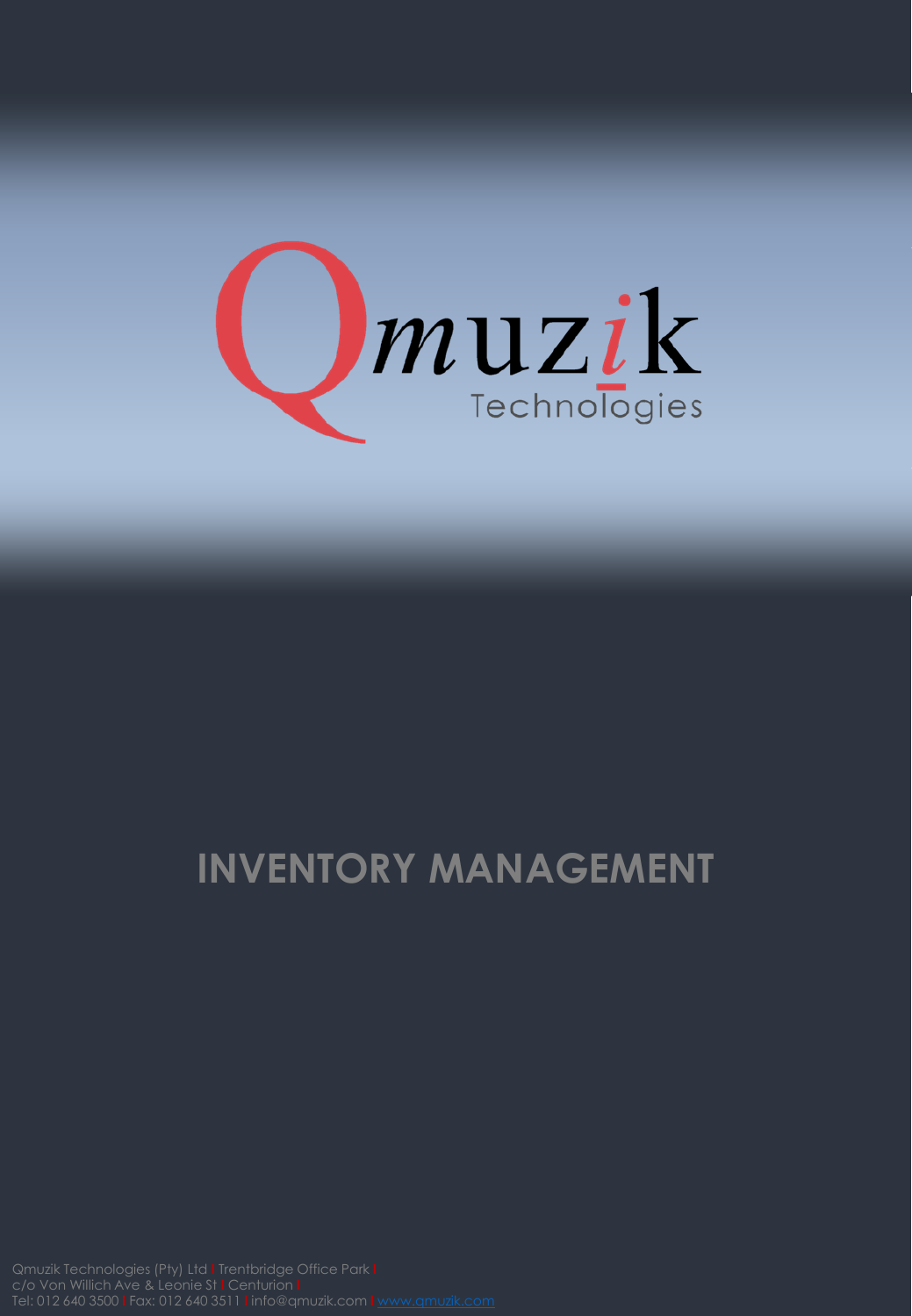## Qmuzik's flexible Inventory Management System delivers excellent functionality to fit the requirements of any enterprise.

Workflow is simplified through a comprehensive set of predefined inventory transactions. This creates a user-friendly interface that requires minimal manual input with excellent visibility and an unsurpassed audit trail.

The seamless integration with the rest of the Qmuzik ERP supply chain activities results in: